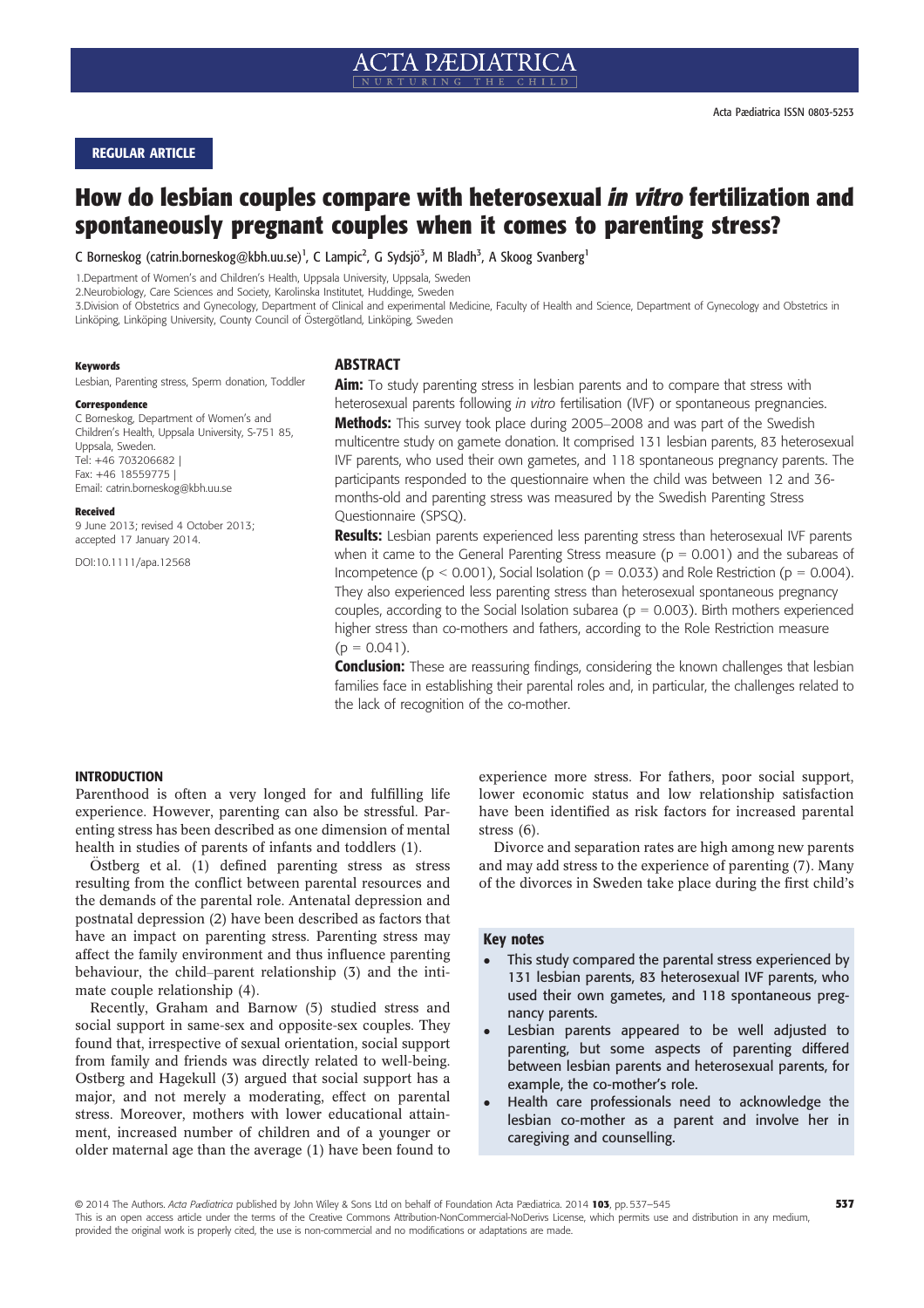first 18 months (4). Alhborg and Strandmark (4) studied firsttime parents' experiences of their intimate relationship. They found that, although parenthood was highly desired by the couples, the couples were unaware of, and not well prepared for, the demands of parenthood and the strain on their relationship that the arrival of the new baby would bring.

The psychological burden of undergoing IVF treatment has frequently been reported to be stressful to the couple (8,9), and may affect the couple's early adjustment to parenthood (10).

Empirical studies of parenting in lesbian two mother families have agreed that there are some differences between lesbian parents and heterosexual families. Compared to heterosexual fathers, lesbian co-mothers are more committed as parents, spend more time with their children and less on employment, report higher levels of emotional involvement and show lower levels on limit setting during observations of the parent–child relationship (7). Nevertheless, lesbian mothers and co-mothers face unique potential challenges to parenting, not least those arising from the common lack of recognition in society for two mother families (11) and the difficulties that this may cause for the co-mother.

Worries about the lack of a genetic link to the offspring in assisted reproduction families, and its effect on parent–child relationships, have been expressed. However, Golombok et al. (12) concluded that it appears that the absence of a genetic and or gestational link between parents and their child does not have a negative impact on parent–child relationships or the psychological well-being of mothers, fathers or children at the age of three.

There is limited information about the parenting experiences of different groups of parents. However, a recent and comprehensive review of the literature regarding the development and adjustment of children whose parents are the same gender, documented that was no association between the parents' sexual orientation and the child's emotional, psychosocial and behavioural development (13). Instead, many other factors were more likely to affect the psychosocial development and adjustment of the children. These included poverty, parental depression, parental substance abuse, divorce, domestic violence and the financial support families received from public policy and programmes (13).

The aim of this study was to investigate parental stress among lesbian couples and to identify predictors for parental stress among lesbian donor conception parents, heterosexual IVF parents and parents with a spontaneous pregnancy.

## PARTICIPANTS AND METHODS

The Swedish study of gamete donation is a prospective longitudinal study that aims to investigate psychosocial and medical aspects of conception with donated gametes. This multicentre study includes studies of both the donors and the recipients of donated gametes, as well as a comparison group of heterosexual couples using IVF treatment with their own gametes. Participants were recruited from all fertility clinics performing gamete donation in Sweden, the university hospitals in Stockholm, Göteborg, Uppsala, Umeå, Linköping, Örebro and Malmö. Participants were recruited consecutively during 2005–2008. For recipients, the longitudinal study consisted of data collection at three time points: when they started treatment (T1), 2 months after treatment (T2) and about 3 years after successful treatment (T3) when the child was between 12 and 36 months old.

## Sample and data collection

This study includes data collected at (T3) from lesbian sperm recipient couples and heterosexual couples who underwent successful IVF treatment with their own gametes that resulted in the birth of a child. In addition, couples with a spontaneous pregnancy were included for comparisons. The couples with a spontaneous pregnancy were approached for study participation in May 2008 when their child was approximately 1 year old.

Inclusion criteria for this study were that the subjects would be able to read and understand Swedish well enough to answer the questionnaire, had answered 29 or more of the 34 SPSQ items and that the child would be their first joint biological child. The inclusion of parents is shown in Figure 1. The response rates were as follows: lesbian birth mothers 89.6%, lesbian co-mothers 80.5%, heterosexual birth mothers 82.7%, heterosexual fathers 77%, spontaneous pregnancy mothers 42.2% and spontaneous pregnancy fathers 48.4%.

An analysis of the responders and nonresponders between T1 and T3, revealed that lesbian responders were younger (mean 33,7; SD 4,4) than nonresponders (mean 35.6; SD 5.4)  $p = 0.001$ . It also found that a greater percentage of heterosexual IVF couples (57.8%) had a university degree than the nonresponding individuals  $(44.2\%)$  p = 0.032. When we compared the included and excluded primipara parents, we found that the lesbian muliparas were older (mean 38.0; SD 3.6) than the primiparas (mean 33.5; SD 4.4)  $p = 0.016$ . There were no differences in age between the included primiparas and excluded multiparas in the heterosexual and spontaneous pregnancy couples.

The comparison of educational level between included primiparas and excluded multiparas revealed only one difference. The percentage of individuals with a university degree in the spontaneous pregnancy group was higher among the primipara parents (66.9%) than the mulitpara parents  $(53.1\%) p = 0.024$ .

The questionnaire was distributed by mail together with a prepaid return envelope and a covering letter stating the purpose of the study and guaranteeing confidentiality. The partners in the couples received one questionnaire each and were asked to complete the questionnaire individually. Two reminders were sent to nonresponders.

At the commencement of treatment (T1) 157 of 165 lesbian couples (95.2%) chose to conceive with an identityrelease donor, which means that the donor's identity will be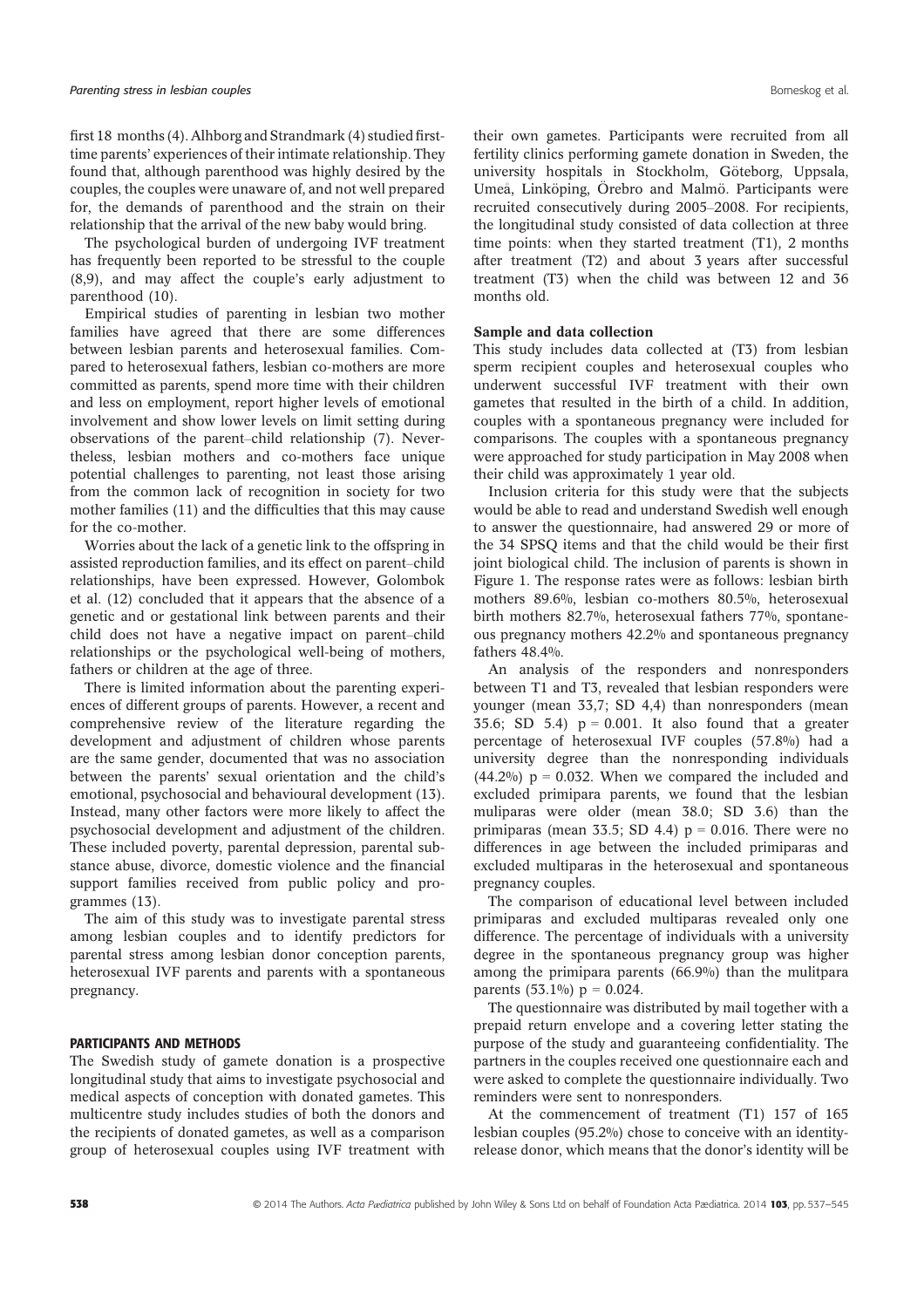

available to the donor-conceived child when he or she has reached maturity or adulthood. The parents of the donorconceived child have no information about the donor identity. When they undertake donation treatment in Sweden, both of the lesbian women in a couple have full legal parental rights and obligations. The lack of a third party, a known donor, in the lesbian relationship means that the lesbian couples are autonomous in parenthood. The heterosexual couples used their own gametes when they underwent IVF treatment to conceive and had a biogenetic link to their offspring. From this point of view, IVF conception is similar to nonassisted conception where both parents have a biogenetic link to the offspring. Hence, the relationship of heterosexual IVF couples is also not affected by a third party, nor is the relationship of the couples with a spontaneous pregnancy. Our aim, when study the parenting stress in lesbian parents, was to compare them with other parents who conceived with their own gametes, striving to create as 'clean' and as natural groups as possible. These similarities provide rationales for the comparisons between the couples.

#### Demography

Demographic data from participating individuals at time point 3 are displayed in Table 1. There were no age difference between lesbian birth mothers and heterosexual IVF mothers  $(p = 0.200)$  or between lesbian birth mothers and spontaneous pregnacy mothers ( $p = 0.152$ ), however, heterosexual IVF mothers were older than spontaneous pregnancy mothers  $(p = 0.017)$ . Lesbian co-mothers were younger than heterosexual fathers ( $p = 0.038$ ). There were no age differences between lesbian co-mothers and spontaneous pregnancy fathers or between heterosexual fathers and spontaneous pregnancy fathers ( $p = 0.624$ ;  $p = 0.107$  respectively).

The co-mothers and fathers had a lower level of education than mothers ( $p = 0.002$ ). There were no differences in the level of educational between the couples ( $p = 0.887$ ) (data not shown).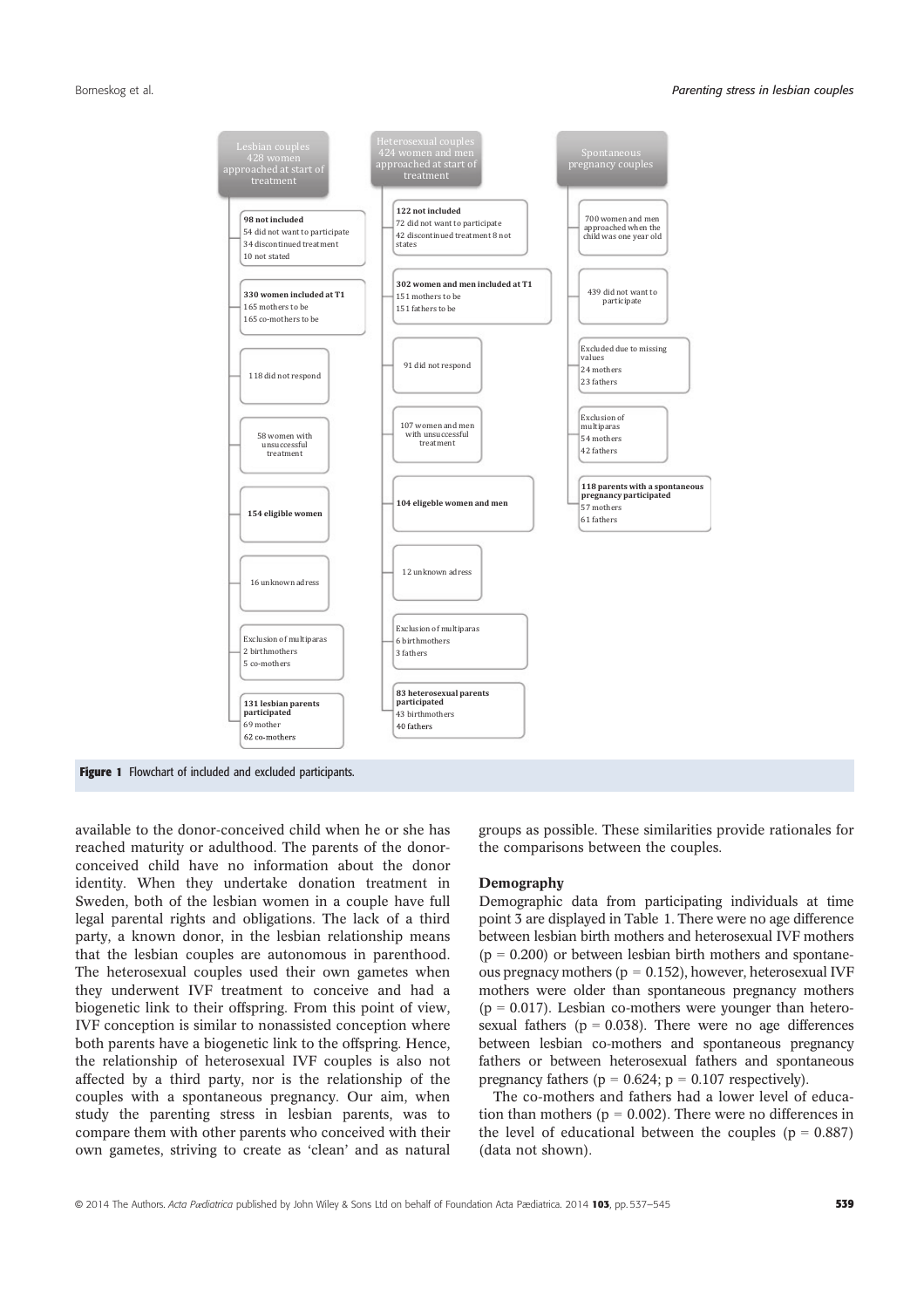|                  |              | Lesbian ART parents, $n = 131$ |                         |              |              | Heterosexual IVF parents, $n = 83$ |              |                   |              | Spontaneous pregnancy parents, $n = 118$ |                   |      |
|------------------|--------------|--------------------------------|-------------------------|--------------|--------------|------------------------------------|--------------|-------------------|--------------|------------------------------------------|-------------------|------|
| Variable         |              | Mothers, $n = 69$              | Co-mothers,<br>$n = 62$ |              |              | Mothers, $n = 43$                  |              | Fathers, $n = 40$ |              | Mothers, $n = 57$                        | Fathers, $n = 61$ |      |
|                  | $\mathsf{n}$ | 0/0                            | $\mathsf{n}$            | 0/0          | $\mathsf{n}$ | 0/0                                | $\mathsf{n}$ | 0/0               | $\mathsf{n}$ | 0/0                                      | $\mathsf{n}$      | 0/0  |
| Age              |              |                                |                         |              |              |                                    |              |                   |              |                                          |                   |      |
| Mean (SD)        |              | 33.20 (3.75)                   |                         | 33.85 (4.99) | 34.11 (3.54) |                                    |              | 35.70 (3.82)      |              | 32.94 (3.93)                             | 34.29 (4.59)      |      |
| $<$ 35 years     | 28           | 40.6                           | 25                      | 40.3         | 19           | 44.2                               | 24           | 60.0              | 13           | 22.8                                     | 28                | 46.0 |
| $\geq$ 35 years  | 40           | 58.0                           | 37                      | 59.7         | 24           | 55.8                               | 16           | 40.0              | 36           | 63.2                                     | 27                | 44.2 |
| Missing          |              | 1.4                            |                         |              |              |                                    |              |                   | 8            | 14.0                                     | 6                 | 9.8  |
| <b>Education</b> |              |                                |                         |              |              |                                    |              |                   |              |                                          |                   |      |
| $\leq$ 12 years  | 25           | 36.2                           | 32                      | 51.6         | 13           | 30.2                               | 20           | 50                | 16           | 28.1                                     | 25                | 41.0 |
| $>12$ years      | 44           | 63.7                           | 29                      | 46.7         | 30           | 69.7                               | 18           | 45                | 41           | 71.9                                     | 36                | 59.0 |
| <b>Missing</b>   |              |                                |                         |              |              | $\overline{2}$                     |              |                   |              |                                          |                   |      |

Two lesbian couples gave birth to twins after sperm insemination. In the heterosexual IVF parents and spontaneous pregnant parents there were only singletons. In the group of spontaneous pregnant parents,  $70\%$  (n = 83) of pregnancies were planned,  $13\%$  (n = 15) unplanned and data from  $17\%$  (n = 20) is missing.

## Measures

## Parenting stress

Parenting stress was assessed using the Swedish Parenting Stress Questionnaire (SPSQ). The SPSQ is a validated and standardised inventory designed for Swedish conditions (1). The SPSQ inventory is based on parts of the Parent Domain of the American Parenting Stress Index (14). This self-reported inventory is designed to yield a measure of the parental experiences of stress related to their parenthood. The inventory consists of 34 items divided into five subareas. General parenting stress was defined as mean SPSQ sum score (1,15). The SPSQ score can range from one to five, with one indicating no/low stress and five indicating high stress. The items are divided into five subareas of parenting stress. General parenting stress is the mean of all the subareas together. The subarea incompetence consists of 11 items, including 'More difficult than expected to be a parent' and 'Feeling comfortable being a parent'. Role restriction, with five items, is concerned with life restrictions arising because of the parents' responsibilities, with items such as 'No private time' and 'Child takes all time'. Social isolation uses seven items to examine feelings of loneliness and the availability of social contacts when needed: 'More contact with other parents' and 'Feelings of loneliness'. Spouse relationship problems, with five items, concerns partnership issues such as 'More problems in relationship with spouse' and 'less support than expected from spouse'. Health problems uses four items to measure parental physical health including, for example 'More infections than before' and 'Feeling good physically'.

## **Statistics**

In testing for group differences in background data Pearson's Chi<sup>2</sup>-test was used on categorical data. Students  $t$  -tests were used for continuous data. All statistical tests performed were two-tailed with  $p < 0.05$  considered statistically significant and IBM SPSS version 20 (IBM Corporation, Armonk, NY, USA) was used for all analysis.

A hierarchical multivariate linear regression was performed with variables entered in blocks in a predetermined order. The rationale for using the predetermined order in this study was to see whether or not and how the coefficients changed when adjusted for demographic factors. Block 1 included the variable Couple (lesbian, heterosexual IVF, spontaneous pregnancy). Block 2 included the variables, Parent (mother, co-mother/father), Education  $(\leq12 \text{ years}, >12 \text{ years})$  and Age  $(\leq35 \text{ years},$  $\geq$ 35 years).

Missing data on single items were random and there were no correlations between missing data and certain subareas.

## RESULTS

SPSQ-scores are displayed in Table 2. The analyses revealed significant differences in parenting stress between the couples with lesbian parents reporting the lowest levels of parenting stress (lesbian vs heterosexual  $p = 0.001$ ; lesbian vs spontaneous pregnacy  $p = 0.015$ ) Table 3 displays the comparison between birth mothers and co-mothers and fathers, showing that diverse patterns of parenting stress were found. The greatest differences were found amongst the birth mothers and the lesbian birth mothers reported lower scores than heterosexual IVFmothers on General parenting stress ( $p = 0.002$ ), Incompetence  $(p < 0.001)$  and Role Restriction  $(p = 0.007)$  and lower scores than spontaneous pregnancy mother in the subarea Social isolation ( $p = 0.042$ ) (Table 4). Heterosexual IVF mothers reported higher parenting stress than did spontaneous pregnancy mothers as concerns these three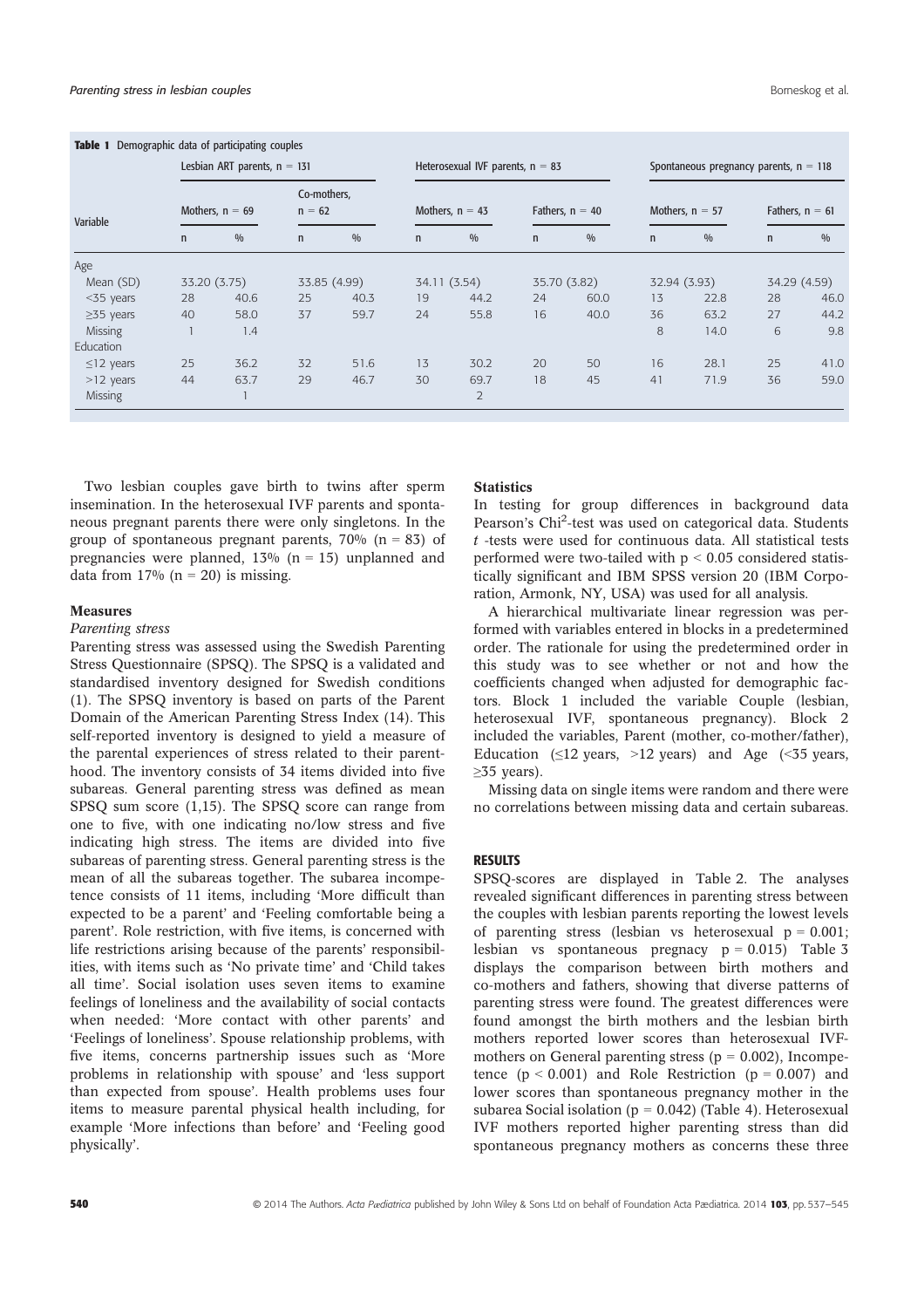| <b>TWPIC &amp;</b> Turchung Sucss in Ecspign have couples, Heterosckian by Couples and Couples With Spontaneous pregnancy |                                   |      |                                              |      |                          |                    |          |           |            |
|---------------------------------------------------------------------------------------------------------------------------|-----------------------------------|------|----------------------------------------------|------|--------------------------|--------------------|----------|-----------|------------|
|                                                                                                                           | Lesbian ART<br>couples, $n = 131$ |      | <b>Heterosexual IVF</b><br>couples, $n = 83$ |      | Spontaneous<br>$n = 118$ | pregnancy couples, |          |           |            |
| Variable                                                                                                                  | M                                 | (SD) | M                                            | (SD) | M                        | (SD)               | p-value* | p-value** | p-value*** |
| General parenting stress                                                                                                  | 2.26                              | 0.44 | 2.48                                         | 0.48 | 2.30                     | 0.55               | 0.001    | 0.484     | 0.015      |
| <b>Subscales</b>                                                                                                          |                                   |      |                                              |      |                          |                    |          |           |            |
| Incompetence                                                                                                              | 1.85                              | 0.56 | 2.16                                         | 0.58 | 1.92                     | 0.65               | 0.000    | 0.411     | 0.007      |
| Role restriction                                                                                                          | 3.23                              | 0.70 | 3.52                                         | 0.70 | 3.15                     | 0.79               | 0.004    | 0.402     | 0.001      |
| Social isolation                                                                                                          | 1.84                              | 0.58 | 2.02                                         | 0.63 | 2.08                     | 0.72               | 0.035    | 0.003     | 0.505      |
| Spouse relationship problems                                                                                              | 2.03                              | 0.92 | 2.11                                         | 0.73 | 2.09                     | 0.75               | 0.481    | 0.596     | 0.790      |
| Health problems                                                                                                           | 2.73                              | 0.79 | 2.86                                         | 0.82 | 2.56                     | 0.78               | 0.222    | 0.107     | 0.010      |

# Table 2 Parenting stress in Lesbian ART couples, Heterosexual IVF-couples and couples with spontaneous pregnancy

Comparisons between groups, regarding mean value on each scale, are based on Independent sample t-test.

SD = Standard Deviation.

 $M = Mean$ .

\*Comparison between Lesbian ART couples and Heterosexual IVF couples.

\*\*Comparison between Lesbian ART couples and Spontaneous pregnancy couples.

\*\*\*Comparison between Heterosexual IVF couples and Spontaneous pregnancy couples.

#### Table 3 Parenting stress in Lesbian ART couples, Heterosexual IVF-couples and Spontaneous pregnancy couples

|                              | Lesbian birth<br>mothers, $n = 69$ |      | Heterosexual<br>mothers, $n = 43$ |      | Spontaneous<br>pregnancy<br>mothers, $n = 57$ |                    |             |              |               |
|------------------------------|------------------------------------|------|-----------------------------------|------|-----------------------------------------------|--------------------|-------------|--------------|---------------|
| Variable                     | M                                  | (SD) | M                                 | (SD) | M                                             | (SD)               | p-value*    | p-value**    | p-value***    |
| General parenting stress     | 2.27                               | 0.43 | 2.56                              | 0.46 | 2.33                                          | 0.61               | 0.002       | 0.102        | 0.539         |
| Incompetence                 | 1.84                               | 0.53 | 2.30                              | 0.59 | 1.93                                          | 0.76               | < 0.001     | 0.248        | 0.438         |
| Role restriction             | 3.29                               | 0.65 | 3.64                              | 0.64 | 3.23                                          | 0.80               | 0.007       | 0.153        | 0.649         |
| Social isolation             | 1.81                               | 0.56 | 1.95                              | 0.63 | 2.06                                          | 0.78               | 0.240       | 0.072        | 0.042         |
| Spouse relationship problems | 2.09                               | 1.01 | 2.11                              | 0.71 | 2.03                                          | 0.82               | 0.946       | 0.300        | 0.731         |
| Health problems              | 2.69                               | 0.76 | 2.95                              | 0.83 | 2.67                                          | 0.82               | 0.100       | 0.968        | 0.903         |
|                              | Lesbian co-<br>mothers, $n = 62$   |      | Heterosexual<br>fathers, $n = 40$ |      | Spontaneous<br>$n = 61$                       | pregnancy fathers, |             |              |               |
| Variable                     | M                                  | (SD) | M                                 | (SD) | M                                             | (SD)               | p-value**** | p-value***** | p-value****** |
| General parenting stress     | 2.25                               | 0.46 | 2.41                              | 0.48 | 2.28                                          | 0.48               | 0.687       | 0.040        | 0.208         |
| Incompetence                 | 1.87                               | 0.60 | 2.00                              | 0.52 | 1.90                                          | 0.53               | 0.713       | 0.001        | 0.383         |
| Role restriction             | 3.16                               | 0.75 | 3.38                              | 0.75 | 3.07                                          | 0.78               | 0.530       | 0.006        | 0.051         |
| Social isolation             | 1.86                               | 0.59 | 2.09                              | 0.63 | 2.10                                          | 0.66               | 0.036       | 0.446        | 0.917         |
| Spouse relationship problems | 1.96                               | 0.79 | 2.12                              | 0.76 | 2.13                                          | 0.68               | 0.198       | 0.656        | 0.955         |
| Health problems              | 2.76                               | 0.82 | 2.77                              | 0.80 | 2.46                                          | 0.74               | 0.034       | 0.099        | 0.056         |

 $M = Mean$ .

SD = Standard Deviation.

\*Comparison between Lesbian birth mothers and Heterosexual mothers.

\*\*Comparison between Lesbian co-mothers and Heterosexual fathers.

\*\*\*Comparison between Lesbian birth mothers and Spontaneous pregnancy mothers.

\*\*\*\*Comparison between Lesbian co-mothers and Spontaneous pregnancy fathers.

\*\*\*\*\*Comparison between Heterosexual mothers and Spontaneous pregnancy mothers.

\*\*\*\*\*\*\*Comparison between Heterosexual fathers and Spontaneous pregnancy fathers.

measures: General parenting stress ( $p = 0.040$ ), Incompetence ( $p = 0.001$ ) and Role restriction ( $p = 0.006$ ),

pregnancy fathers had higher scores than lesbian co-mothers ( $p = 0.032$ ).

Comparisions between co-mothers and fathers showed a difference in the subarea social isolation were spontaneous

The results were confirmed in the hierarchical analyses where the lesbian couples had the lowest stress scores. The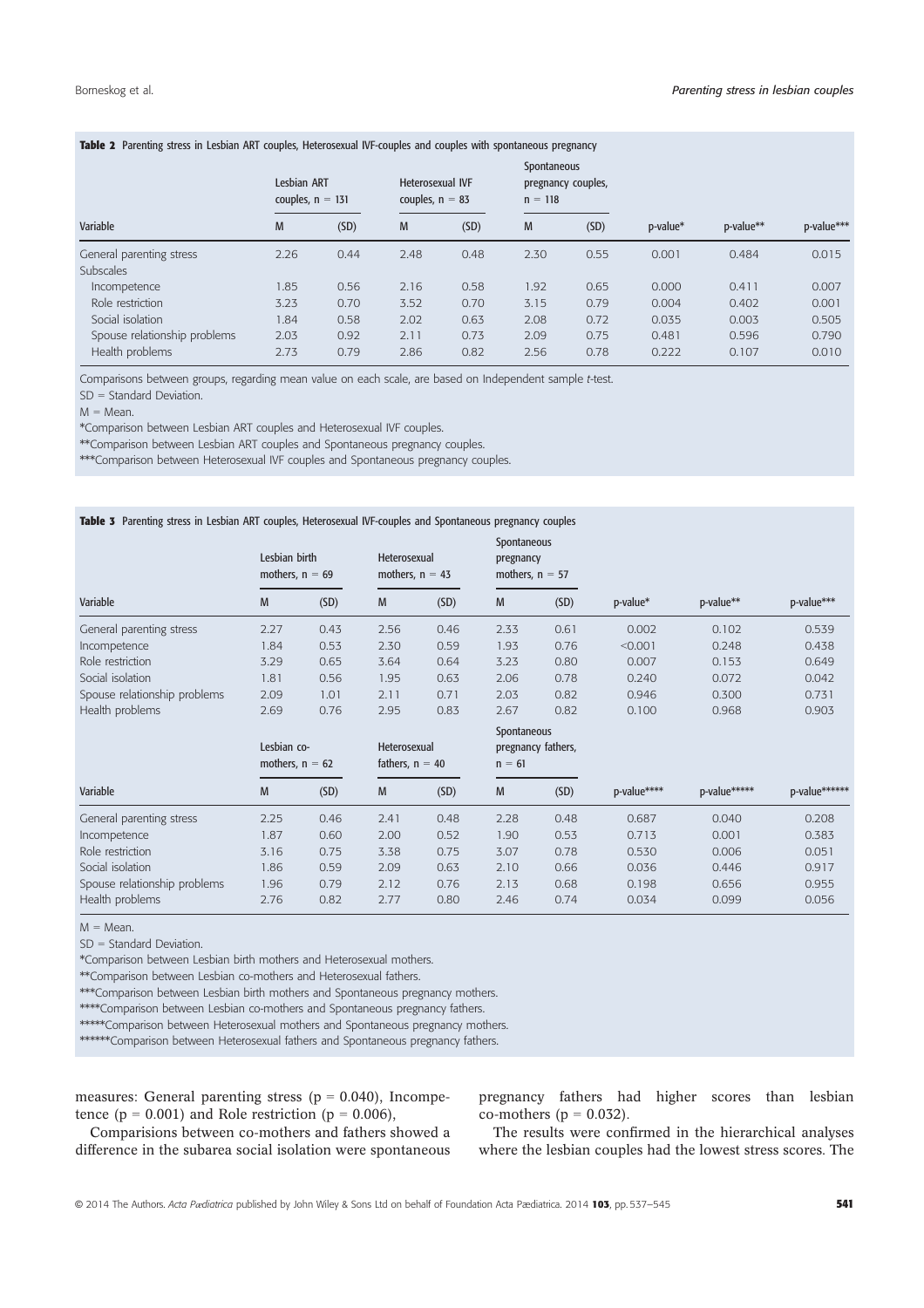|                                                       | Table 4 Significant predictors of parenting stress; Hierarchical linear regression (Lesbian couples reference) |                |                                                                                                                                                                                                                                                                                                   |                |                                                              |                |                                                         |                |                                                             |                |                                                             |                |
|-------------------------------------------------------|----------------------------------------------------------------------------------------------------------------|----------------|---------------------------------------------------------------------------------------------------------------------------------------------------------------------------------------------------------------------------------------------------------------------------------------------------|----------------|--------------------------------------------------------------|----------------|---------------------------------------------------------|----------------|-------------------------------------------------------------|----------------|-------------------------------------------------------------|----------------|
|                                                       |                                                                                                                |                | General parenting stress block 1 Incompetence block 1                                                                                                                                                                                                                                             |                | Role restriction block 1                                     |                | Social isolation block 1                                |                | Spouse relationship problems<br>block 1                     |                | Health problems block 1                                     |                |
| Variable                                              | B (95% CI)                                                                                                     | p-value        | B (95% Cl)                                                                                                                                                                                                                                                                                        | p-value        | B (95% Cl)                                                   | p-value        | B (95% CI)                                              | p-value        | B (95% Cl)                                                  | p-value        | B (95% CI)                                                  | p-value        |
| Spontaneous<br>Heterosexual<br>Couple type<br>Lesbian | $0.05 (-0.08 - 0.18)$<br>$0.23(0.09 - 0.36)$<br>Reference                                                      | 0.442<br>0.001 | $0.08 (-0.08 - 0.24)$<br>$0.31(0.14 - 0.48)$<br>Reference                                                                                                                                                                                                                                         | 1001<br>0.322  | $-0.07$ $(-0.27 - 0.12)$<br>$0.29(0.08 - 0.50)$<br>Reference | 0.006<br>0.447 | $0.20(0.02 - 0.38)$<br>$0.25(0.09 - 0.41)$<br>Reference | 0.033<br>0.003 | $0.09(-0.14 - 0.32)$<br>$0.07(-0.14 - 0.29)$<br>Reference   | 0.445<br>0.499 | $0.11 (-0.11 - 0.34)$<br>$-0.16(-0.37 - 0.05)$<br>Reference | 0.128<br>0.324 |
|                                                       | General parenting stress block 2                                                                               |                | Incompetence block 2                                                                                                                                                                                                                                                                              |                | Role restriction block 2                                     |                | Social isolation block 2                                |                | Spouse relationship problems<br>block 2                     |                | Health problems block 2                                     |                |
|                                                       | B (95% CI)                                                                                                     | p-value        | $\widehat{\cup}$<br>B (95%                                                                                                                                                                                                                                                                        | p-value        | B (95% CI)                                                   | p-value        | B (95% CI)                                              | p-value        | B (95% CI)                                                  | p-value        | B (95% CI)                                                  | P-value        |
| Heterosexual<br>Spontaeous<br>Couple type<br>Lesbian  | $0.06(-0.71 - 0.17)$<br>$0.23(0.09 - 0.37)$<br>Reference                                                       | 0.400<br>0.001 | $0.09(-0.07-0.25)$<br>$0.32(0.15 - 0.48)$<br>Reference                                                                                                                                                                                                                                            | 0.001<br>0.322 | $-0.07(-0.26 - 0.12)$<br>$0.30(0.09 - 0.51)$<br>Reference    | 0.004<br>0.495 | $0.20(0.02 - 0.38)$<br>$0.23(0.07-0.40)$<br>Reference   | 0.033<br>0.007 | $0.08 (-0.15 - 0.32)$<br>$0.08 (-0.14 - 0.30)$<br>Reference | 0.481<br>0.464 | $-0.15(-0.36 - 0.06)$<br>$0.11 (-0.11 - 0.34)$<br>Reference | 0.320<br>0.149 |
| Co-mother/<br>Mother<br>Parent                        | $0.06(-0.04-0.09)$<br>Reference                                                                                | 0.204          | $0.10 (-0.04 - 0.24)$<br>Reference                                                                                                                                                                                                                                                                | 0.153          | $0.17(0.01 - 0.34)$<br>Reference                             | 0.041          | $-0.08$ $(-0.23 - 0.06)$<br>Reference                   | 0.269          | $0.06 (-0.13 - 0.24)$<br>Reference                          | 0.561          | $0.12 (-0.06 - 0.30)$<br>Reference                          | 0.196          |
| $>12$ years<br>$\leq$ 12 years<br>Education<br>Father | $-0.02(-0.14-0.19)$<br>Reference                                                                               | 0.723          | $-0.10(-0.24 - 0.04)$<br>Reference                                                                                                                                                                                                                                                                | 0.161          | $0.00(-0.17 - 0.17)$<br>Reference                            | 0.976          | $0.09(-0.06-0.24)$<br>Reference                         | 0.226          | $-0.04$ $(-0.23 - 0.15)$<br>Reference                       | 0.663          | $-0.02 - 0.21 - 0.16$<br>Reference                          | 0.821          |
| >35 years<br>$55$ years<br>Age                        | $0.02 (-0.10 - 0.13)$<br>Reference                                                                             | 0.754          | $\widehat{\circ}$<br>$0.05 (-0.09 - 0.09 - 0.09 - 0.09 - 0.09 - 0.09 - 0.09 - 0.000 - 0.000 - 0.000 - 0.000 - 0.000 - 0.000 - 0.000 - 0.000 - 0.000 - 0.000 - 0.000 - 0.000 - 0.000 - 0.000 - 0.000 - 0.000 - 0.000 - 0.000 - 0.000 - 0.000 - 0.000 - 0.000 - 0.000 - 0.000 - 0.000$<br>Reference | 0.475          | $0.10 (-0.06 - 0.27)$<br>Reference                           | 0.221          | $-0.05$ $(-0.20 - 0.09)$ 0.474<br>Reference             |                | $-0.07$ $(-0.26 - 0.12)$<br>Reference                       | 0.492          | $0.02(-0.17-0.20)$<br>Reference                             | 0.875          |
| $B = Beta-coefficient (\beta)$                        | 95% Cl = 95% Confidence interval for Beta $(\beta)$ .                                                          |                |                                                                                                                                                                                                                                                                                                   |                |                                                              |                |                                                         |                |                                                             |                |                                                             |                |

J.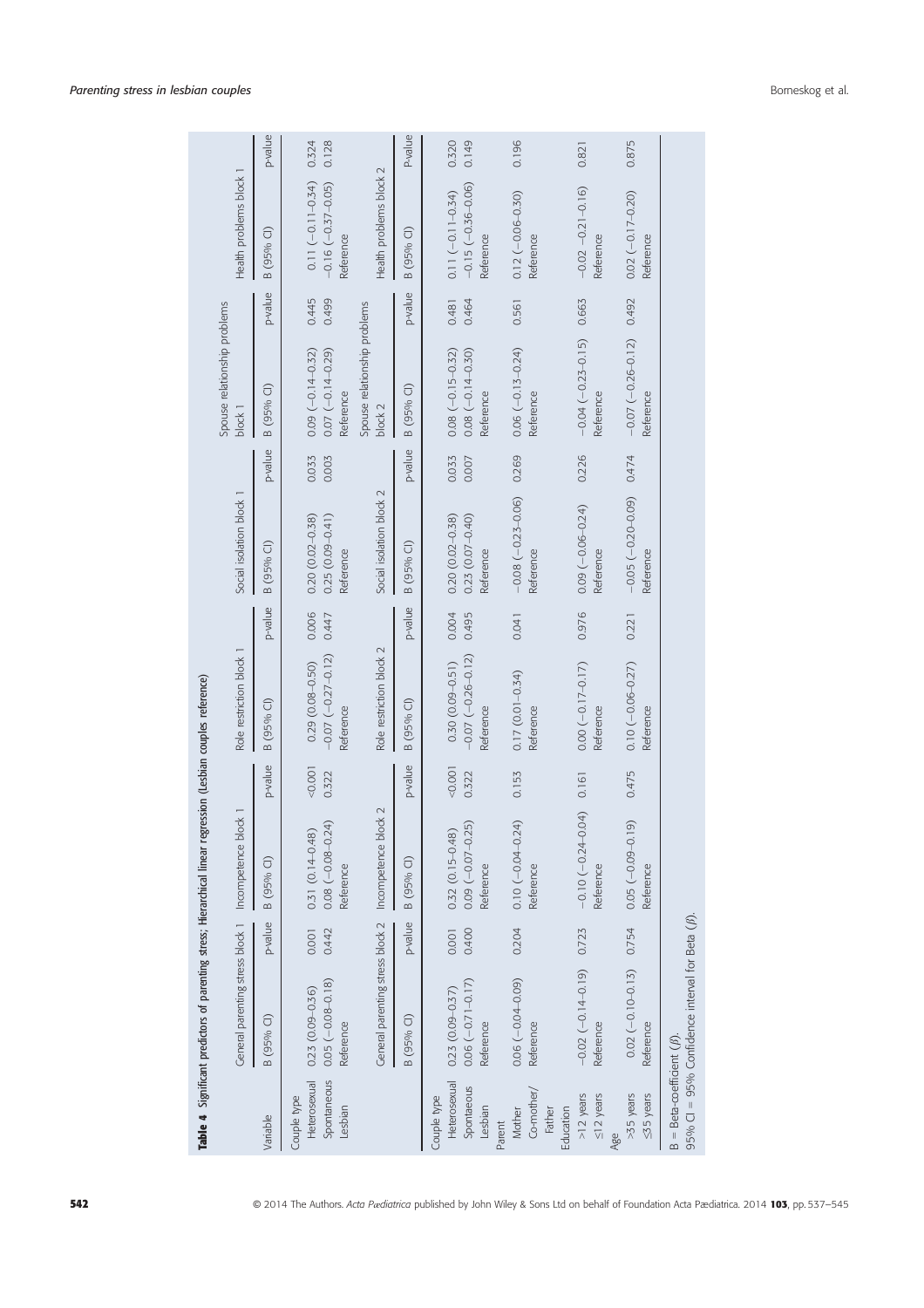coefficients for couple type changed only marginally when demographic variables were entered into the second block in the hierarchical analysis. In block 1, the lesbian ART couples displayed lower levels of General parenting stress than the heterosexual IVF couples (significant  $p = 0.0001$ ) and in the subareas, Incompetence (significant  $p < 0.001$ ), Role restriction (significant  $p = 0.006$ ) and Social isolation (significant  $p = 0.033$ ) and lower stress than the spontaneous pregnancy couples in the subarea Social isolation (significant  $p = 0.003$ ). Block 2 displayed associations with couple type and stress in the same subareas as in block 1 when adjusted for demographic variables. Being the birth mother was associated with higher parenting stress than being a co-mother or a father in the subarea Role restriction (significant  $p = 0.042$ ). Comparing heterosexual IVF parents with spontaneous pregnancy parents, heterosexual IVF parents experienced more stress on General parenting stress (significant  $p = 0.034$ ) and in the subareas Incompetence (significant  $p = 0.037$ ) and Health problems (significant  $p = 0.028$ ) (data not show).

## **DISCUSSION**

The main finding in this study was that the lowest parenting stress was reported by the lesbian parents, which is the group of parents that in many countries other than Sweden do not have access to assisted reproduction and/or are not allowed to adopt children. The mean general parenting stress score reported by the lesbian couples in this study was similar to what has previously been reported for Scandinavian samples. For instance,  $O$ stberg et al.  $(1)$  reported a general parenting stress score of 2.52 from 1081 mothers, Widarsson et al. (16) 2.41 for mothers and 2.30 for fathers and Skreden et al. (17) 2.39 for mothers and 2.30 for fathers.

The present results show that lesbian parents reported lower parental stress related to feelings of incompetence as a parent and social isolation in comparison with heterosexual parents following IVF treatment. These findings may be explained by the fact that lesbian couples are more egalitarian in their roles than heterosexual couples (30–33) and share childcare more equally (7). It has been suggested that the concept of primary and secondary caregiver does not exist in lesbian parents (18) and that same-sex couples may be more effective than their heterosexual counterparts in their ability to navigate conflicts (19) and to work harmoniously on joint tasks (20). Some authors have suggested that lesbian couples might benefit from the presence of two women in the couple and that lesbian couples are able to operate more easily in terms of equality because partners in lesbian couples create their relationships without reference to traditional gender roles (21). Marital satisfaction has been found to be one of the most important predictors of an individual's psychological wellbeing during the transition to parenthood (22) and previously we have reported high relationship satisfaction in this group of lesbian couples at the commencement of assisted reproduction (23). Moreover, it has also been suggested that women are better support providers than men and that the ability of female partners to provide better support than male partners may explain lower levels of conflict in lesbian couples (24). Taking these aspects together, it is reasonable to believe that they contribute to explaining why the lesbian couples in this study report lower experience of parenting stress than the groups with which they were compared.

Disclosure about sexual orientation or 'to be out' has been described as a key factor to receiving social support for lesbian women and lesbian women who 'are out' are more likely to align with friends and receive social support  $(25.26)$ .

Although we did not investigate social support from different sources in this study, one can assume that, as the lesbian couples in this study were living in committed relationships and starting families, they 'are out' and are living in contexts where they receive good social support.

Not surprisingly and in accordance with other studies (1,16,17) parenthood was perceived as role restricting by parents in this study, although less so for the Lesbian ART parents. All parents had scores above the scale midpoint, ranging between 3.07 and 3.64 in this subarea. As has been found previously (16,17), we found that birth mothers experienced more stress than co-mothers and fathers in the subarea Role Restriction. Lesbian women probably are more egalitarian in their parental roles and in sharing the parental leave. Although heterosexual couples in Sweden are relatively egalitarian in sharing parental leave, it is primarily the birth mother who stays at home with the baby during the first year (27). If this was the case for the lesbian parents in this study, this could be one explanation for the higher experience of role restriction in lesbian birth mothers compared to lesbian co-mothers.

Child caretaking problems have previously been found to be related to the mothers' experience of stress (3,28). However, in this study we did not investigate the associations between the mothers' stress and her perception of the child. Given that lesbian-led families divide and share household labour and child care more equally compared to heterosexual families (7), this could be another explanatory factor for lower parenting stress among lesbian couples.

A wider implication of this can be that egalitarian division in roles, household labour and child care works as a protection against parenting stress and promotes the development of healthy parents. We know from previous studies that high workload, being a single parent, low social support, high maternal age and low income have all been found to be factors known to contribute to total parenting stress (6,15,28). However, not all of these factors applied for the subjects in this study because there were no single parents, the subjects were relatively young with mean ages between  $\approx$  33 and 35 and many of the subjects had a university degree and were cohabiting or married. The samples of lesbian and heterosexual IVF parents in this study consisted of couples requesting assisted reproduction. As such, the couples had all undergone a thorough psychosocial and medical investigation before being accepted for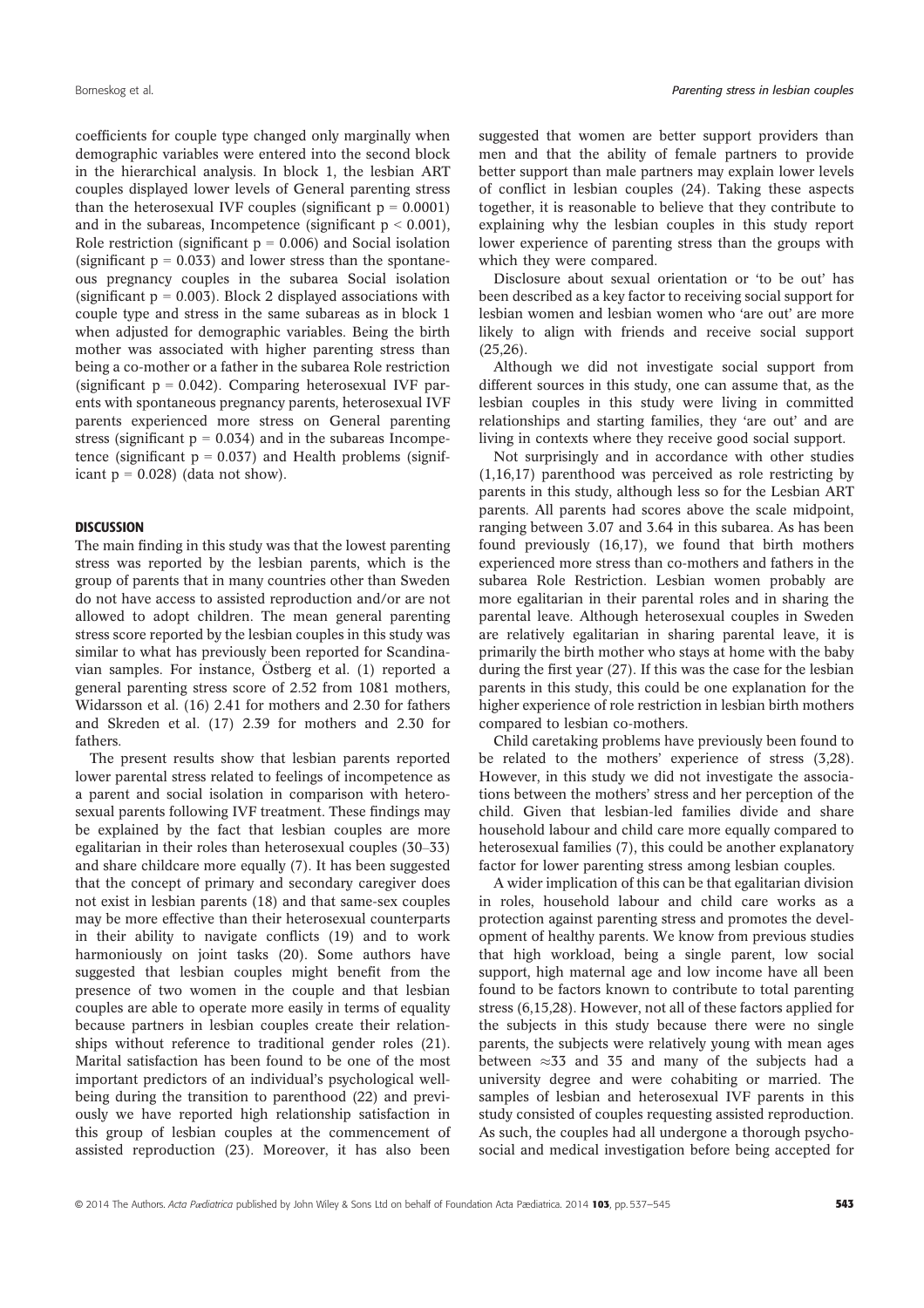assisted reproduction, and only psychologically healthy couples are offered assisted reproduction. Consequently, the sample in this study provides a selected sample of psychologically screened couples, which may affect the results. In a previous article, we reported good psychological well-being in this group of lesbian mothers-to-be (29). This may also explain the lesbian parents' perceptions of low parenting stress. Finally, in this study we found higher parenting stress amongst heterosexual IVF parents than among spontaneous pregnancy parents. This raises questions about the stressors of infertility treatment and their initial effects on parenting. As mentioned above, couples undergoing assisted reproduction are screened and only psychologically and medically healthy couples are offered the chance to proceed to assisted reproduction. Nevertheless, not only the threat of an unsuccessful treatment and a childless future, but also the treatment itself, have been reported to increase the psychological distress for childless couples undergoing assisted reproduction. However, Sydsjö et al. (30) studied relationship satisfaction in IVF couples after unsuccessful treatment. They did not find any negative impact of the stressors of IVF treatment on the couples' satisfaction with their relationship one-and-a-half-years after unsuccessful treatment. It appears that the stressors of the IVF crisis are ameliorating with time.

To date there is limited research of the effects of infertility treatment related anxiety and its potential relationship to parenting stress. Research in this field is strongly warranted.

#### Strengths and limitations

To make the groups comparable only parents without previous biological children were included. The study included a large sample of 332 parents (131 lesbian ART, 83 heterosexual IVF and 118 spontaneous pregnancy) and all displayed a high willingness from the couples to share their parenting experiences. Furthermore, the data on parenting stress from lesbian couples starting a family through the use of identity-release donor sperm are unique and provide health care professionals with valuable new knowledge about parenting stress. However, one major weakness of this study concerns the spontaneous pregnancy couples. The somewhat low response rate, the fact that they were sampled at just one site and were not studied in parallel with the other groups are weaknesses in this study. The children in the spontaneous pregnancy group were also younger than in the other two groups. Lower child age has been found to predict more general parenting stress and more role restriction (17). Yet, we find the comparisons of parenting stress between the three groups of parents to be valuable.

The Swedish Parenting Stress Questionnaire was designed for Swedish conditions and has demonstrated commendable psychometric validity and reliability (1,15). Although our results are in line with other similar studies using the SPSQ (1,3,16,17) one must bear in mind that the construction of the SPSQ was developed for parents with a heterosexual orientation and because of this the SPSQ inventory may carry heteronormative assumptions and consequently there is a risk that important aspects of lesbian parenting issues are ignored. However, to date there are no inventories constructed to fit homosexual parenting conditions. In the future, an important task for researchers in this field will be to develop and validate inventories without heteronormative assumptions.

Another limitation to this study is that we do not have any information about the health of the child. Parenting a child with health problems is known to be stressful. However, we do not have any reasons to believe that the child's health would differ between the groups.

## IN CONCLUSION

This study shows that lesbian parents with children born after sperm donation treatment experienced less parenting stress than heterosexual IVF parents and parents with a spontaneous pregnancy. These are reassuring findings, considering the known challenges of lesbian two-mother families establishing new forms of parental roles, and the particular challenge related to the lack of recognition of the co-mother.

#### ACKNOWLEDGEMENT

We thank the families who participated in the study and also selected staff members at the fertility clinics at the University Hospital in Gothenburg, Stockholm, Uppsala, Linköping, Malmö, Örebro, Umeå who made significant contributions to the recruitment of participants and data collection.

#### DISCLOSURE OF INTERESTS

The authors have no interest to declare.

## DETAILS OF ETHICAL APPROVAL

The study was designed according to the Helsinki declaration and The Regional Ethical Review board in Linköping, Sweden approved the study.

## FUNDING

Merck Serono provided financial support throughout the implementation of the study. The Uppsala/Örebro Regional Research Council also provided financial support. Financial support was also received from the Medical Research council of Southeast Sweden as well as from the Marianne and Marcus Wallenberg Foundation.

#### References

- 1. Östberg M, Hagekull B, Wettergren S. A measure of parental stress in mothers with small children: dimensionality, stability and validity. Scand J Psychol 1997; 38: 199-208.
- 2. Leigh B, Milgrom J. Risk factors for antenatal depression, postnatal depression and parenting stress. BMC Psychiatry 2008; 8: 24.